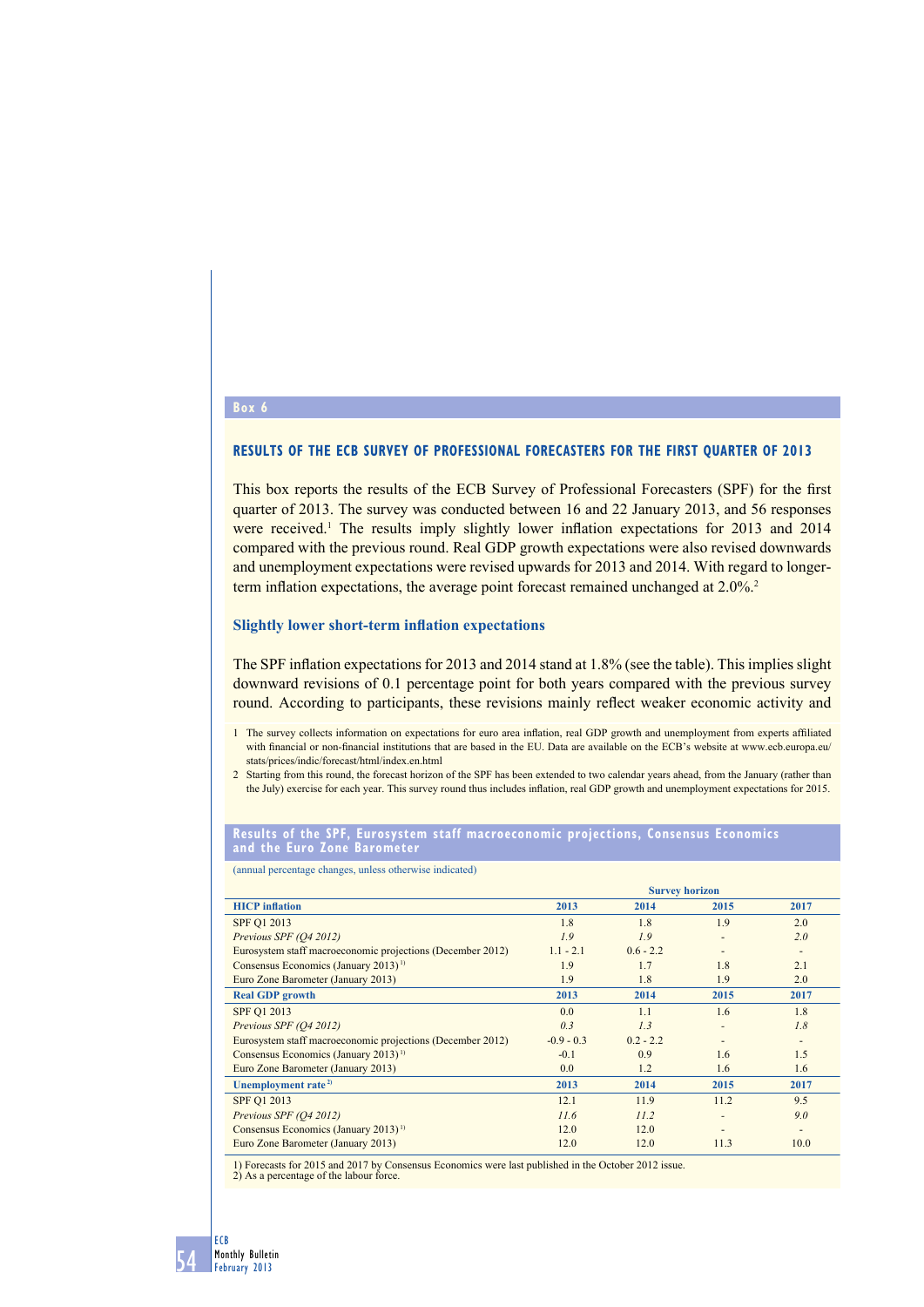# **eConomiC and monetary deVeloPmentS**

Prices and costs

#### **Chart a aggregate probability distribution of average annual inflation expectations for 2013 and 2014 in the latest SPF rounds**



Note: The aggregate probability distribution corresponds to the average of individual probability distributions provided by SPF forecasters.

labour markets and more favourable developments in commodity prices. Inflation expectations for 2015 stand at 1.9%.

The SPF inflation expectations for 2013 and 2014 are within the ranges reported in the December 2012 Eurosystem staff macroeconomic projections and are very similar to those published in the Euro Zone Barometer and Consensus Economics surveys in January 2013. The aggregate probability distributions for inflation in 2013 and 2014 have shifted towards slightly lower outcomes compared with the previous survey round (see Chart A).

Risks to the baseline inflation outlook are perceived by participants to be broadly balanced. Some respondents mentioned further increases in commodity prices as an upward risk, while the main downside risk related to a further deterioration in economic activity and labour markets in the euro area.

# **Longer-term inflation expectations unchanged at 2.0%**

The average point forecast for longer-term inflation (for 2017) remains at  $2.0\%$ . Rounded to two decimal places, expectations stand on average at 1.98%, unchanged from the previous survey round. The median and the mode of the point forecasts are also stable at 2.0%. The share of respondents providing a point forecast of 2.0% has fallen from 40% to 36% (see Chart B). The SPF inflation expectations for 2017 are broadly in line with the latest longer-term forecasts from Consensus Economics and the Euro Zone Barometer.

The aggregate probability distribution has become slightly more concentrated around intervals between 1.0% and 2.4% (with somewhat less probability in the tails of the distribution)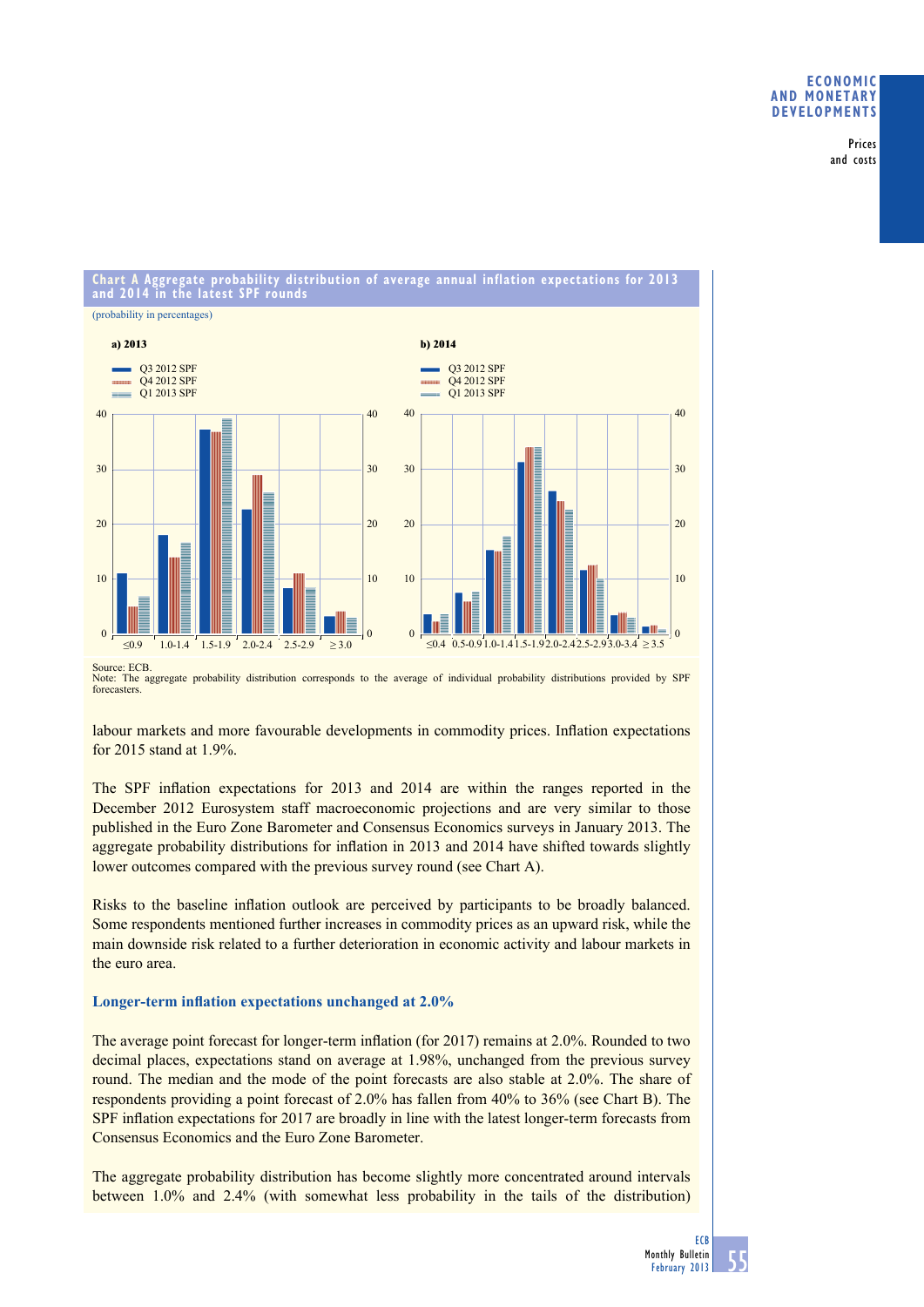

compared with the previous SPF round. The probability of inflation being at or above 2.0% inched downwards, falling from 51% in the previous SPF round to 50% in this round.

Disagreement about longer-term inflation expectations, as measured by the standard deviation of the point forecasts, decreased to 0.2 percentage point (from 0.3 percentage point). Aggregate uncertainty surrounding longer-term inflation expectations, as measured by the standard deviation of the aggregate probability distribution, declined marginally compared with the previous round, but remains at historically high levels (see Chart C).<sup>3</sup>

#### **Short-term real GDP growth expectations revised further downwards**

Real GDP growth expectations for 2013 and 2014 have been revised downwards by 0.3 percentage point and 0.2 percentage point respectively compared with the previous survey round, to stand at 0.0% and 1.1% respectively. Expectations for 2015 stand at 1.6% (see the table). Expectations for 2013 and 2014 lie within the ranges reported in the December 2012 Eurosystem staff broad macroeconomic projection exercise and are broadly similar to those in the January 2013 Consensus Economics and Euro Zone Barometer forecasts. According to the respondents, the main factor behind the downward revision for 2013 is the weaker than expected development in economic activity in the fourth quarter of 2012. Lower contributions from private and public consumption to growth for the current year and the next year are forecast, owing to prolonged uncertainty in the euro area, as well as to further fiscal consolidation. Positive contributions to growth continue to come from external demand. On balance, respondents expect a return to a sustained expansion of real GDP in mid-2013.

3 For more information on uncertainty measures, see the box entitled "Measuring perceptions of macroeconomic uncertainty", *Monthly Bulletin*, ECB, January 2010.

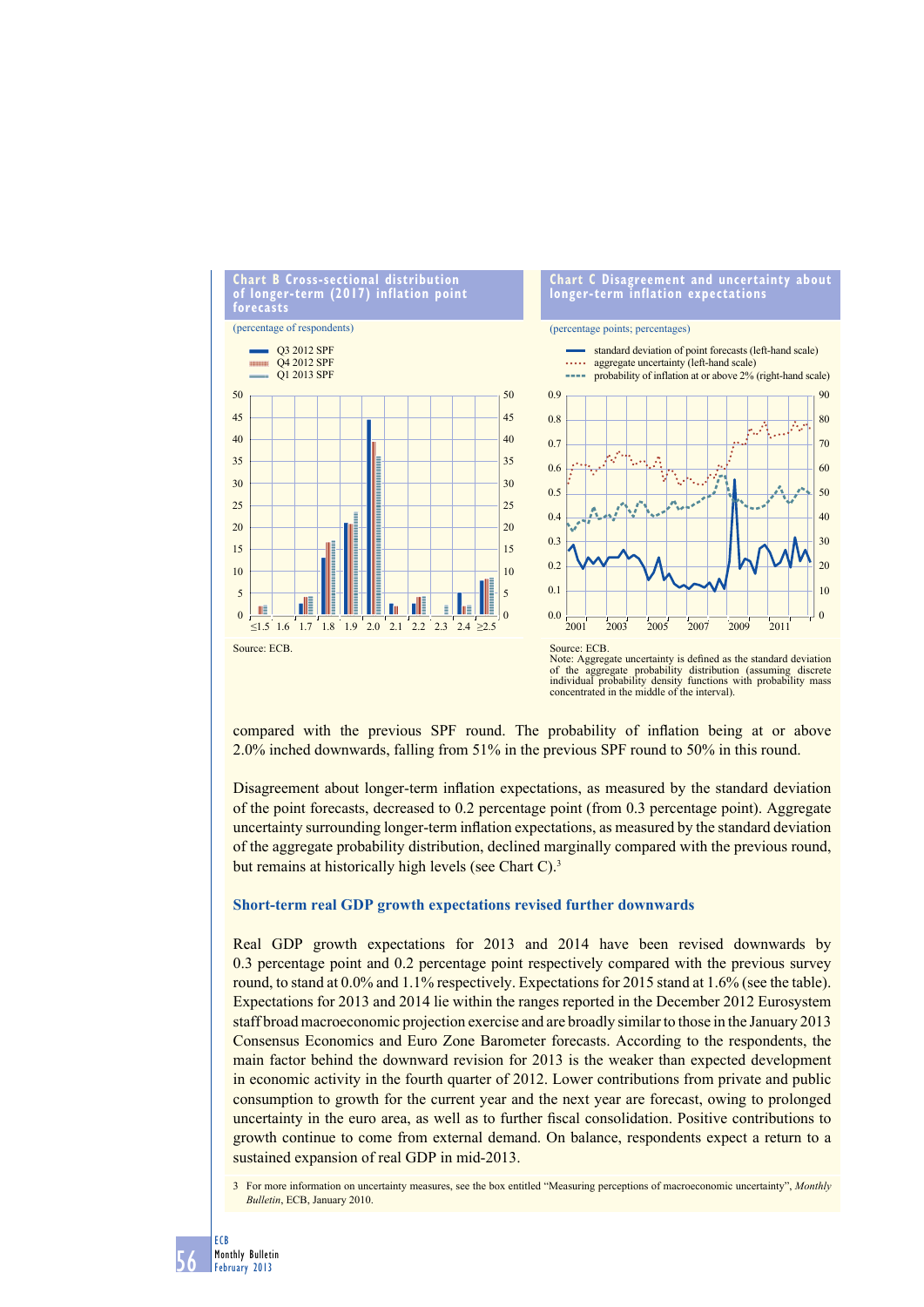# **eConomiC and monetary deVeloPmentS**

Prices and costs

#### **Chart d aggregate probability distribution of GdP growth expectations for 2013 and 2014 in the latest SPF rounds** (probability in percentages) Q3 2012 SPF Q4 2012 SPF mono Q1 2013 SPF **a) 2013 b) 2014**  $40$ 40  $\overline{40}$  $40$ 30 30 30 30  $20$  $20$  $20$  $20$ 10 10 10 10 <-1.0 -1.0-  $\blacksquare$  $\blacksquare$ 0.5 | 1.05 | 1.00 | 1.5- ≥ 2.00 | 1.5- ≥ 2.00 | 2.00 | 2.00 | 2.00 | 2.00 | 2.00 | 2.00 | 2.00 | 2.00 | 2.00 | -0.6 -0.1 <u>ni je </u> 0.9 1.4 1.9  $\Omega$  $\Omega$  $\overline{0}$ 0  $\geq 3.0$  $\begin{array}{ccc} 0.5 & 1.0 & 1.5 \\ 0.9 & 1.4 & 1.9 \end{array} \ge 2.0$  $\leq$  1.0  $-1.0$ <br>-0.6  $-0.5-0.1$  $0.0 - 0.4$  $\leq$  1.0  $-1.0$ <br> $-0.6$  $-0.5-0.1$ 0.0-  $0.5 - 0.9$ 1.0- 1.4 1.5- 1.9 2.0- 2.5- 2.9  $1.5$ 0.4 2.4

Source: ECB. Note: The aggregate probability distribution corresponds to the average of individual probability distributions provided by SPF forecasters.

The aggregate probability distribution for real GDP growth in 2013 has shifted towards lower outcomes in terms of the mean and skewness. The respondents now assign the highest probability, 31%, to the interval between -0.5% and -0.1%, compared with 19% in the previous SPF round (see Chart D). As in the previous survey round, the highest probability for 2014, 29%, is allocated to the interval between 1.0% to 1.4%. Participants see the balance of risks to GDP growth tilted to the downside, owing mainly to a possible external drag on the gradual recovery envisaged for 2013 and a lower level of market confidence than assumed in the baseline. An upside risk is a potential more positive development in world trade and better than expected economic sentiment, should the benefits of structural reforms materialise earlier than was assumed in the baseline.

Longer-term real GDP growth expectations (for 2017) remain stable at 1.8%. The aggregate probability distribution around this average point forecast has changed only slightly compared with the previous SPF round, with marginally thicker tails.

# **Increase in euro area unemployment rate expectations**

The average point forecasts for the euro area unemployment rate currently stand at 12.1% for 2013, 11.9% for 2014 and 11.2% for 2015, with the pattern following more or less that of the expected moderate recovery. These expectations imply upward revisions of 0.5 percentage point for 2013 and 0.7 percentage point for 2014 compared with the previous SPF round (see the table). According to forecasters' comments, the upward revisions were due mainly to weaker than expected economic activity. The forecasts for 2013 are higher than the latest Consensus Economics and Euro Zone Barometer forecasts, while they are slightly lower for 2014 and 2015.